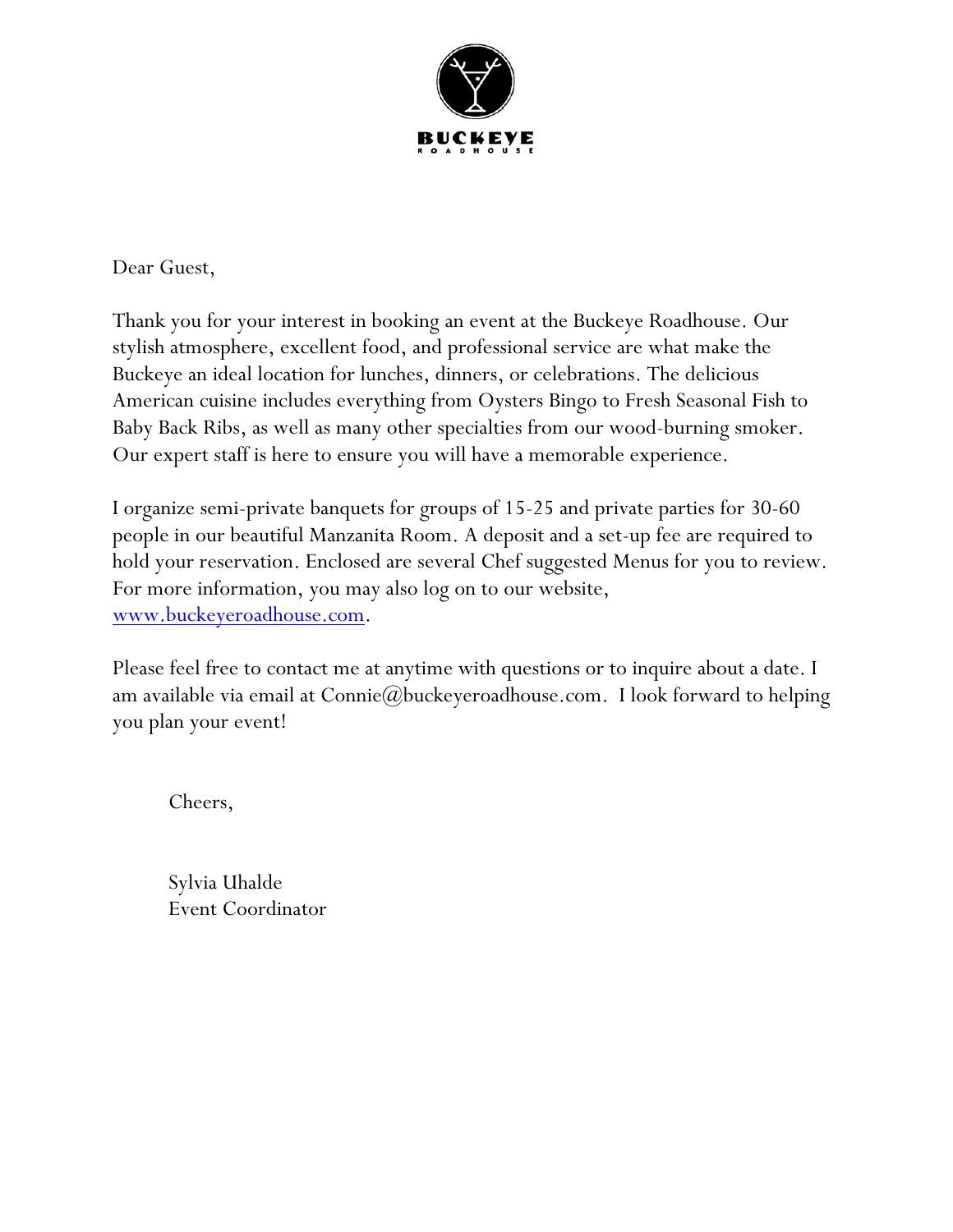

Our upstairs Manzanita Room or the outdoor patio is perfect for larger business groups, birthdays, anniversary parties, rehearsal dinners, or wedding receptions. The following tiers are setup to accommodate a variety of party sizes.

**Parties of 15 to 20 people:** We are able to accommodate you as a semi-private banquet. You will be seated upstairs with other diners around you. We can seat up to 20 people on one long table. A deposit of \$500 and a set-up fee of \$50 are required. Lunch is available at most times and for Dinner available times are at 5:30pm or 8:30pm.

**Parties of 25 to 50 people:** Our beautiful Manzanita Room overlooks the main dining room with its large fireplace and has window views of the outdoors. We can accommodate your group for cocktails and hors d'oeuvre for up to 100 people, or a sit down lunch or dinner for up to 50.

Lunch: Monday through Saturday, a minimum of \$2,000.00 is required to reserve the room.

Dinner: Monday through Wednesday, a minimum of \$4,000 is required to reserve the room for the entire evening. Thursday through Saturday the minimum is  $$6,000$  for the entire evening. 

For all Banquets, Lunch or Dinner, an 8.25% sales tax and 22% gratuity will be added to the minimums, as well as a one-time set-up fee of \$100.

**Parties of 65 to 200 people:** The entire restaurant is at your disposal for lunch or dinner. We charge a fixed fee that includes all liquor, wine, beverages, food, taxes and gratuity. For lunch and during the week the amount is negotiable. On Friday and Saturday night, we charge a minimum of \$20,000. The event can be planned just as you wish.

**Wine and Spirits:** We are happy to assist you in pre-selecting wines from our current wine list. All beverage charges are based on consumption. Corkage fee is \$25 per bottle and \$35 per magnum. Number of bottles allowed to be brought in is dependent on the number of guests. Our full service bar is also available for any sized event.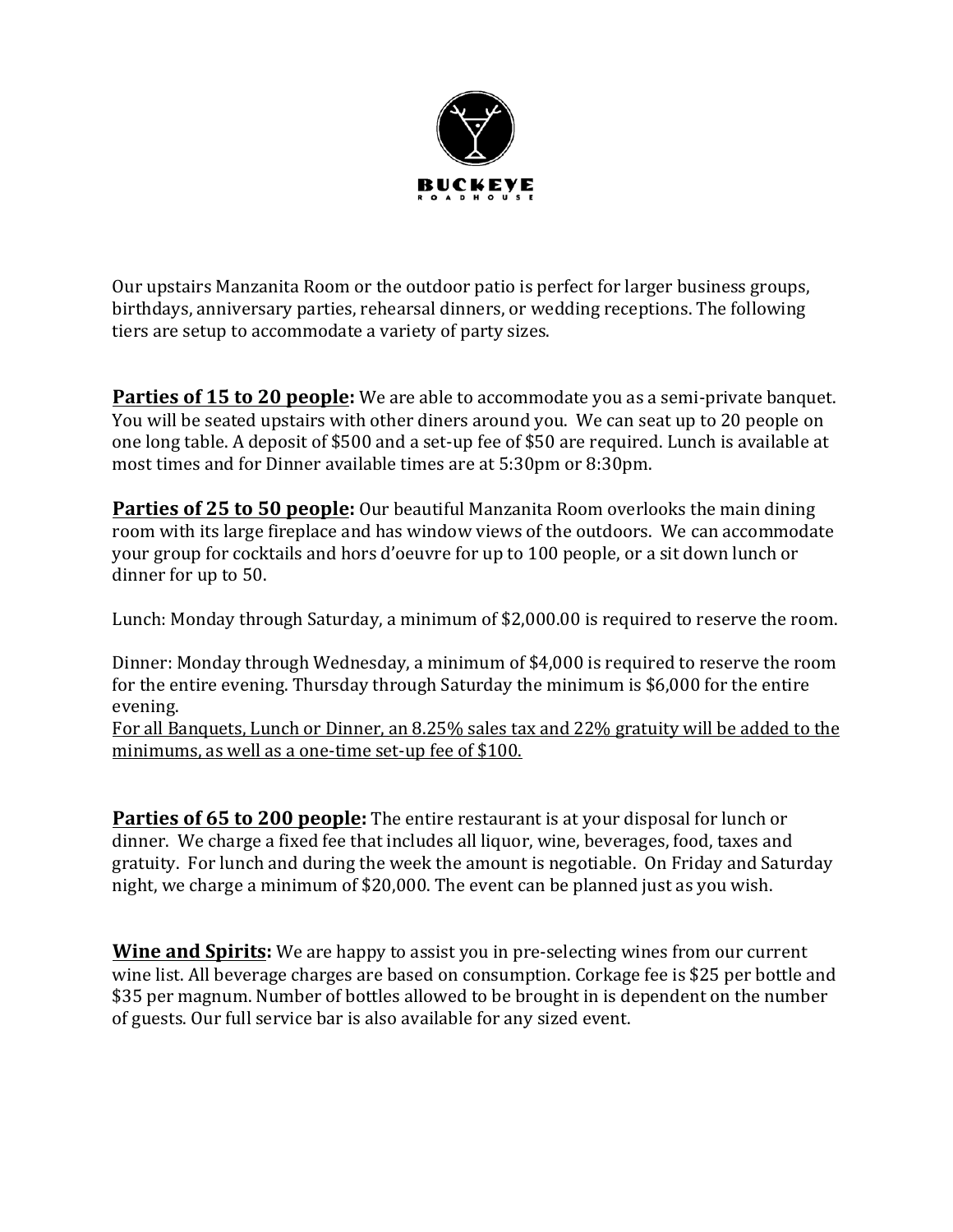

# ALL BANQUET MENUS AND PRICES ARE SUBJECT TO CHANGE. PRICES ARE ONLY GUARANTEED ONCE A SIGNED CONTRACT AND THE BUCKEYE ROADHOUSE OBTAINS APPLICABLE DEPOSIT. ALL MENU PRICES ARE BASED ON A PER PERSON CHARGE. A 22% SERVICE CHARGE AND 8.25% SALES TAX WILL BE ADDED. ADDITIONAL BEVERAGES ARE PRICED INDIVIDUALLY.

THE FOLLOWING ARE THE CHEF'S SUGGESTED MENUS FOR YOUR BANQUET.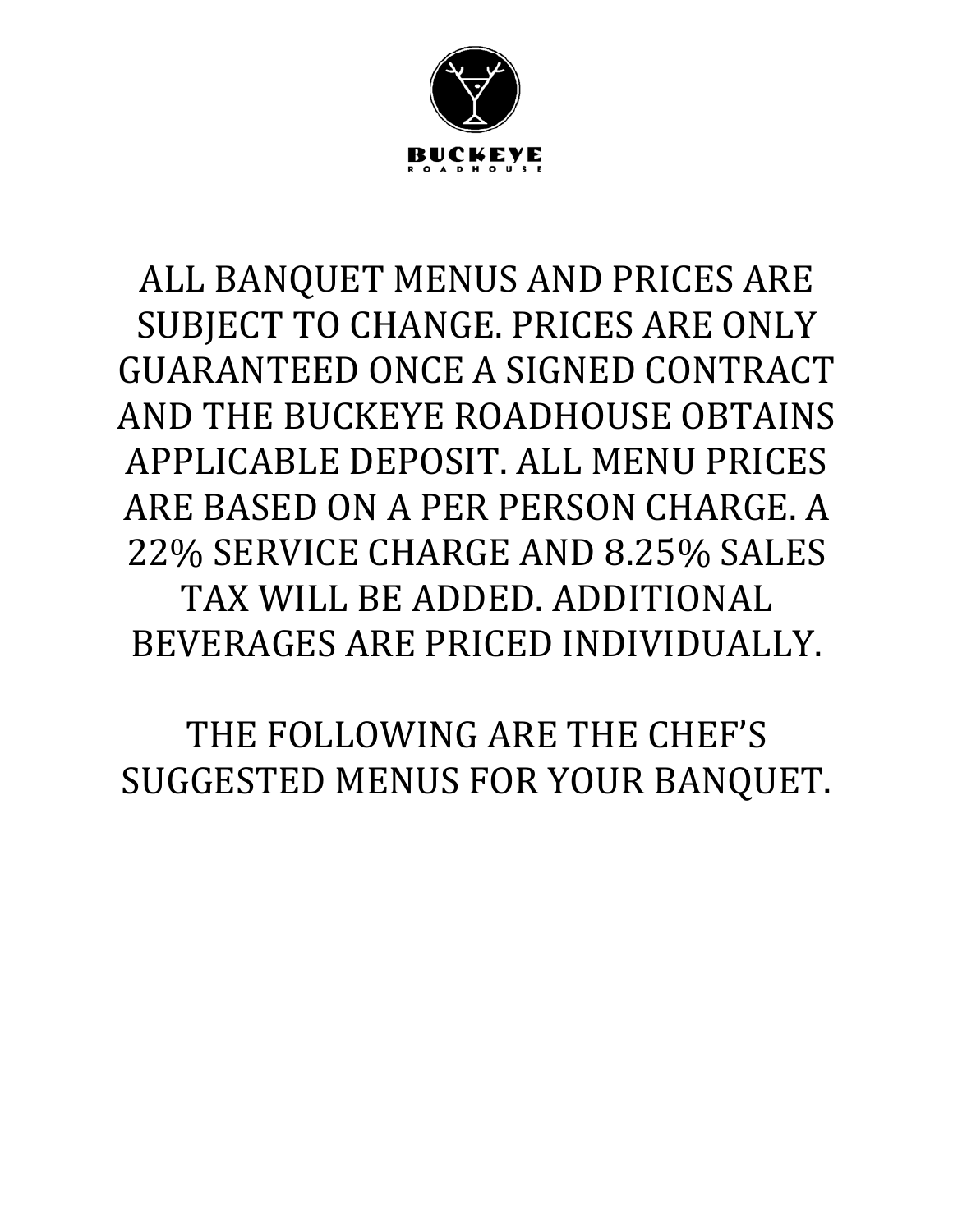

### **LUNCH MENU #1**

**STARTER Onion Rings with Housemade Ketchup**

**MAIN COURSE**

**Choice of:**

**House Smoked Chicken Salad with Almonds, Apples, & Point Reyes Blue Cheese**

**\* English Pea & Ricotta Ravioli Black Truffle, Fava Beans, Pecorino Cheese \***

**Chili-Lime "Brick" Chicken Pasilla Pepper, Crispy Polenta Sticks, Cilantro Crème Fraiche** 

**\* Smoked Beef Brisket Horseradish Mashed Potatoes, Toasted Bread Crumbs**

> **DESSERT S'more Pie**

> > **\$44 per person**

#### **LUNCH MENU #2**

**STARTERS Shared:**

**Pan Roasted Artichoke with Creamy Tarragon Dip \***

**Calamari and Shrimp with Tomatillo Salsa**

#### **MAIN COURSE**

**Choice of: English Pea & Ricotta Ravioli Black Truffle, Fava Beans, Pecorino Cheese** 

> **\* Seasonal Fresh Fish \***

**Shrimp & Bacon Cobb Salad Smoked Cheddar, Point Reyes Blue Cheese, Avocado \***

**Marinated Skirt Steak Garlic Mashed Potatoes, Caramelized Onions, Red Wine Sauce** 

#### **DESSERT**

**Choice of: S'more Pie \***

**Baked Lemon Pudding with Huckleberry Sauce**

**\$56 per person**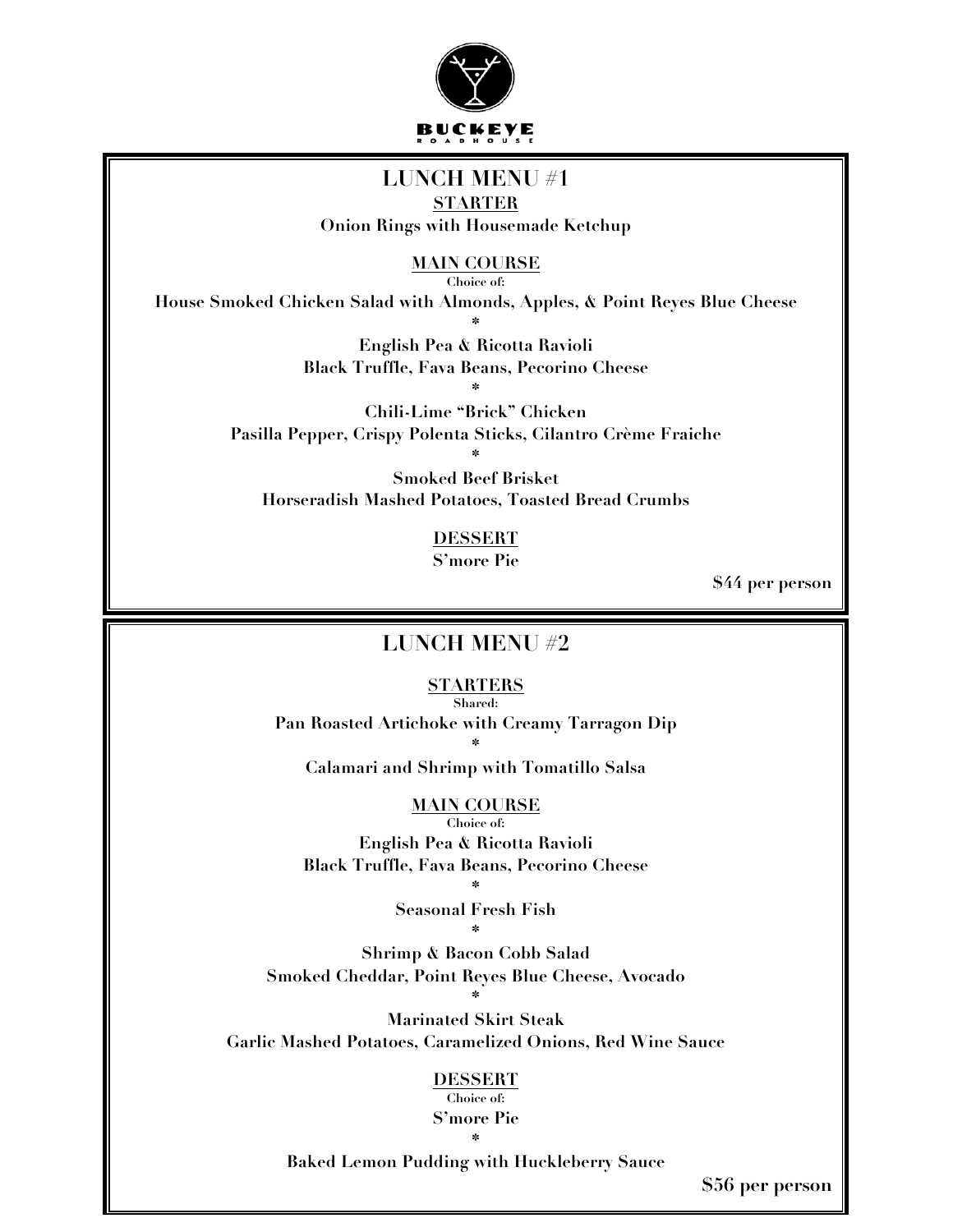

### **LUNCH MENU #3**

**STARTERS**

**Shared: Pan Roasted Artichoke with Creamy Tarragon Dip \***

**Oysters Bingo (House Favorite)**

**FIRST COURSE Organic Butter Lettuce Spiced Walnuts, Fuji Apples, Point Reyes Blue Cheese**

> **MAIN COURSE Choice of: Seasonal Fresh Fish \***

**English Pea & Ricotta Ravioli Black Truffle, Fava Beans, Pecorino Cheese** 

**\* Chili-Lime Brick Chicken Pasilla Pepper, Crispy Polenta Sticks & Cilantro Crème Fraiche**

**\* Bacon Wrapped Petit Filet Mignon Oyster Mushrooms, Potato-Fennel Gratin, Red Wine Sauce**

> **DESSERT Choice of: Coconut Cream Pie \***

**Baked Lemon Pudding with Huckleberry Sauce**

**\* S'more Pie**

**\$68 per person**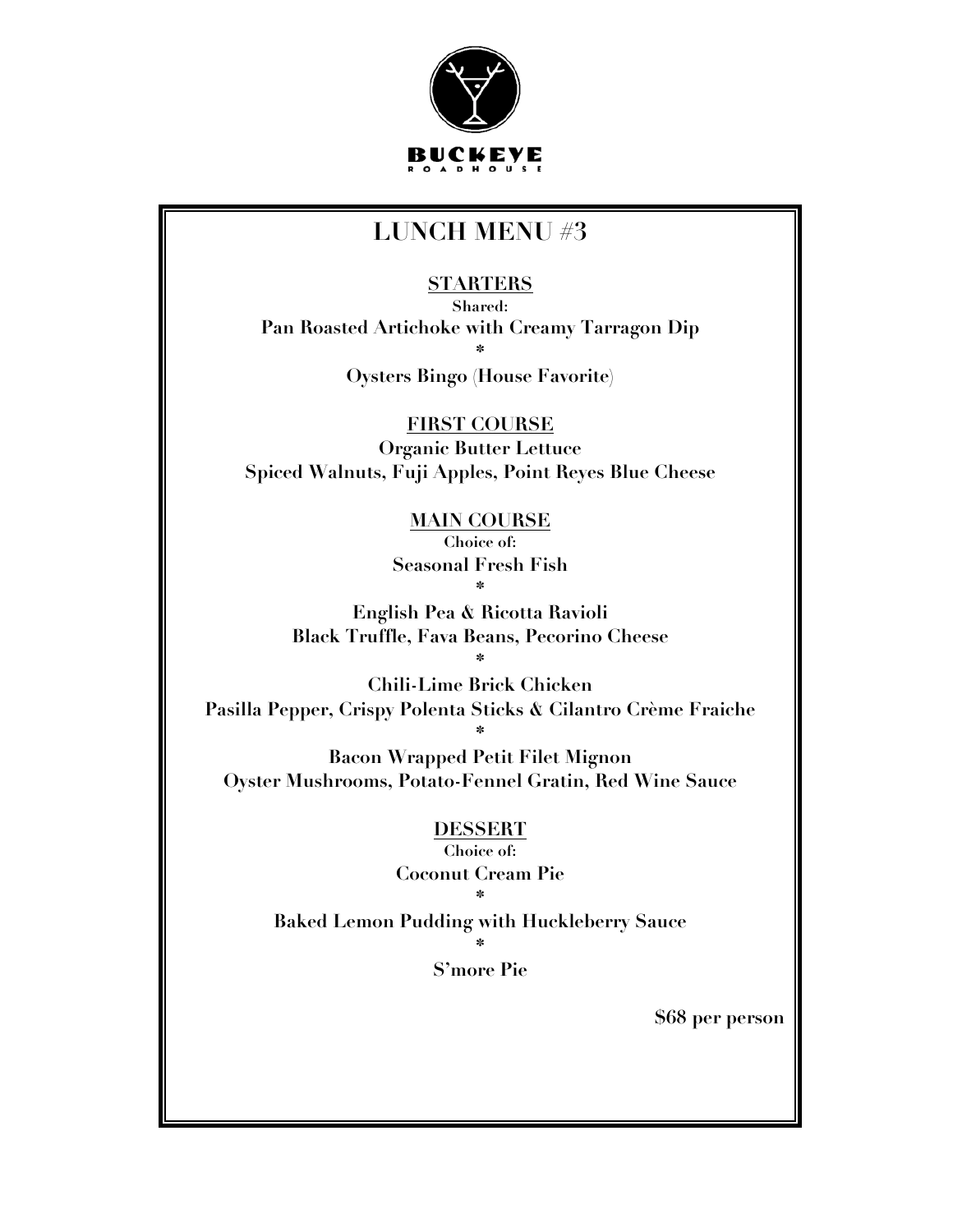**DINNER MENU #1 STARTER Organic Bolinas Greens Avocado, Tarragon, Mint, Mustard Vinaigrette MAIN COURSE Choice of: Seasonal Fresh Fish \***

**Chili-Lime "Brick" Chicken Pasilla Pepper, Crispy Polenta Sticks, Cilantro Crème Fraiche \***

**Smoked Beef Brisket Horseradish Mashed Potatoes, Toasted Breadcrumbs DESSERT S'more Pie \***

**Baked Lemon Pudding with Huckleberry Sauce**

**\$54 per person**

#### **DINNER MENU #2**

**STARTERS Shared:**

**Pan Roasted Artichoke with Creamy Tarragon Dip Seared Sesame Sprinkled Ahi Tuna**

> **FIRST COURSE Caesar Salad**

**MAIN COURSE (Choose 4 Entrees) English Pea & Ricotta Ravioli Black Truffle, Fava Beans, Pecorino Cheese** 

> **\* Seasonal Fresh Fish \***

**Chili-Lime "Brick" Chicken Pasilla Pepper, Polenta Sticks, Avocado & Cilantro Crème Fraiche** 

**Marinated Skirt Steak Garlic Mashed Potatoes, Caramelized Onions, Red Wine Sauce**

**\***

**Braised Lamb Shank Saffron Rice, Kumquats, Spiced Pistachios, Raisins, Arugula** 

**\***

**DESSERT Choice of: S'more Pie \***

**Coconut Cream Pie**

**\$65 per person**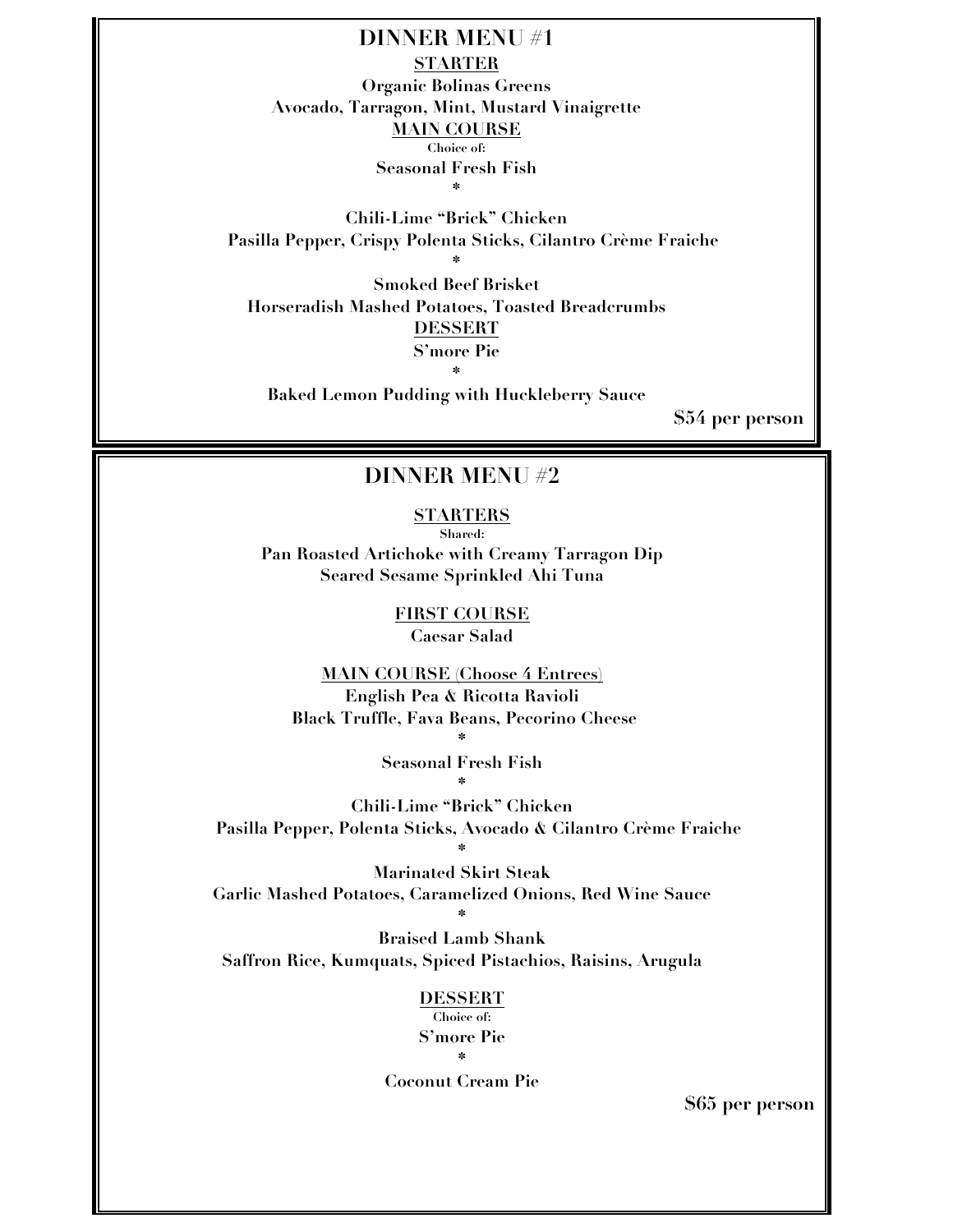

### **DINNER MENU #3**

#### **STARTERS**

**Shared: Seared Sesame Sprinkled Ahi Tuna \***

**Pan Roasted Artichoke with Creamy Tarragon Dip \***

**Oysters Bingo (House Favorite)**

**SECOND COURSE**

**Organic Butter Lettuce Spiced Walnuts, Fuji Apples, Point Reyes Blues Cheese**

> **MAIN COURSE (Choose 4 Entrees) Seasonal Fresh Fish of the Day \***

**English Pea & Ricotta Ravioli Black Truffle, Fava Beans, Pecorino Cheese \***

**Braised Lamb Shank Saffron Rice, Kumquats, Spiced Pistachios, Raisins, Arugula** 

**\* Chili-Lime "Brick" Chicken Pasilla Pepper, Crispy Polenta Sticks, Cilantro Crème Fraiche \***

**Bacon Wrapped Petit Filet Mignon Oyster Mushrooms, Potato-Fennel Gratin, Red Wine Sauce**

#### **DESSERT**

**Choice of: S'more Pie \***

**Coconut Cream Pie with Chocolate Sauce \***

**Baked Lemon Pudding**

**\$76 per person**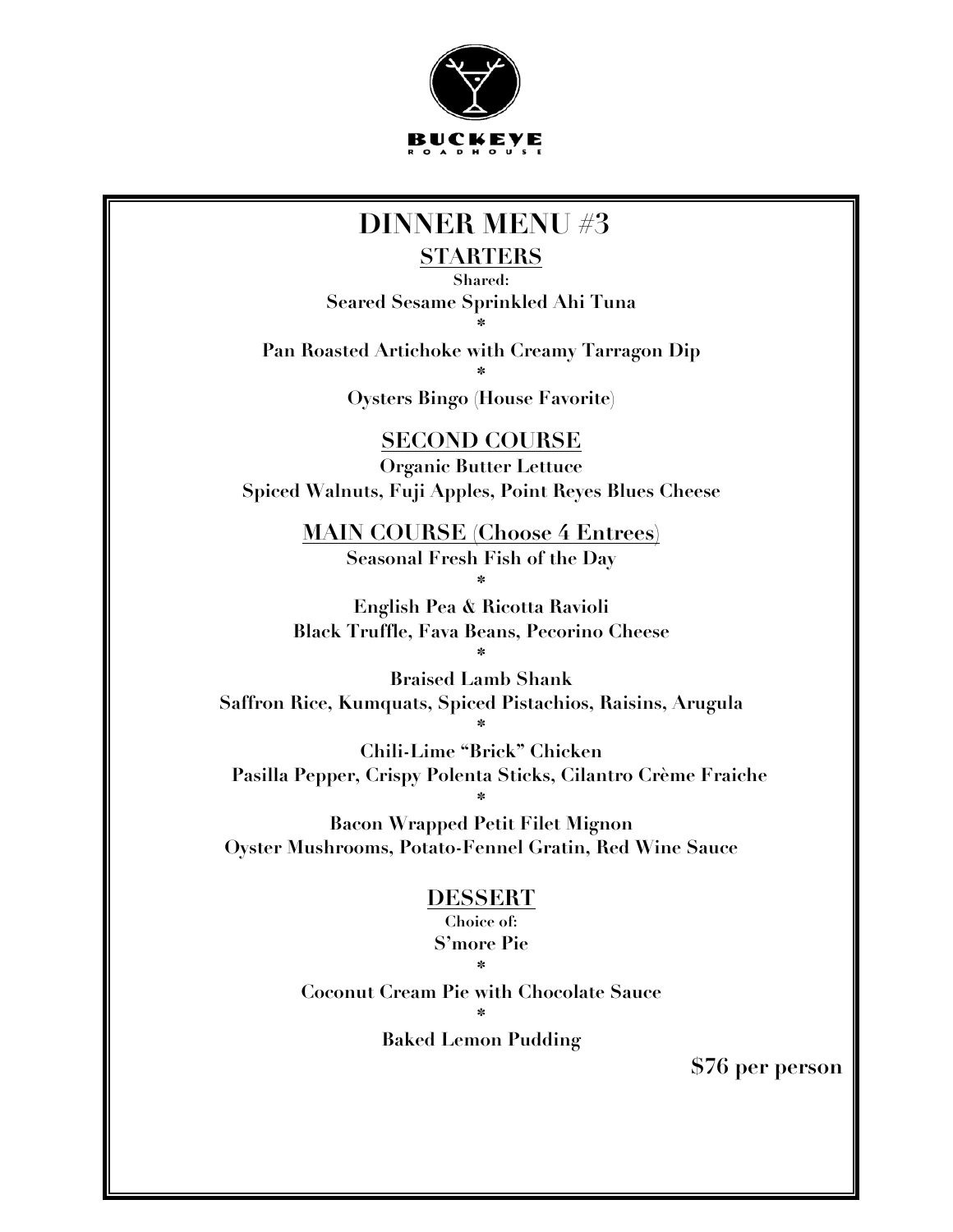

## **COSMOPOLITAN COCKTAIL PARTY WITH PASSED HORS D'OEUVRE**

**Salmon Tartar, Avocado, Tobiko, Leeks \* Crispy Flat Bread, Mozzarella, Spicy Andouille Sausage \* Mini Veal Meatballs \* Artichoke Fritters with a Tarragon Aioli \* Famous Buckeye Chicken Wings \* Burrata, Fresh English Peas, Mint on Ciabatta \* Lollipops of Baby Lamb Chops \* Dungeness Crab Meat Salad on Brioche Toasts \* Mini Beef Sliders on Silver Dollar Rolls \* Mini Cheese Sandwiches \* Bacon Wrapped Grilled Shrimp \* Deviled Eggs \* Tuna Tartar, Spicy Avocado, Soy, Chili, Sesame \* Seared Baby Scallops, Meyer Lemon Sauce \* Chicken Waldorf on Belgium Endive Leave**

**Price per Person Ranges from \$15-\$30 ONLY AVAILABLE FOR BUYOUTS ONLY**